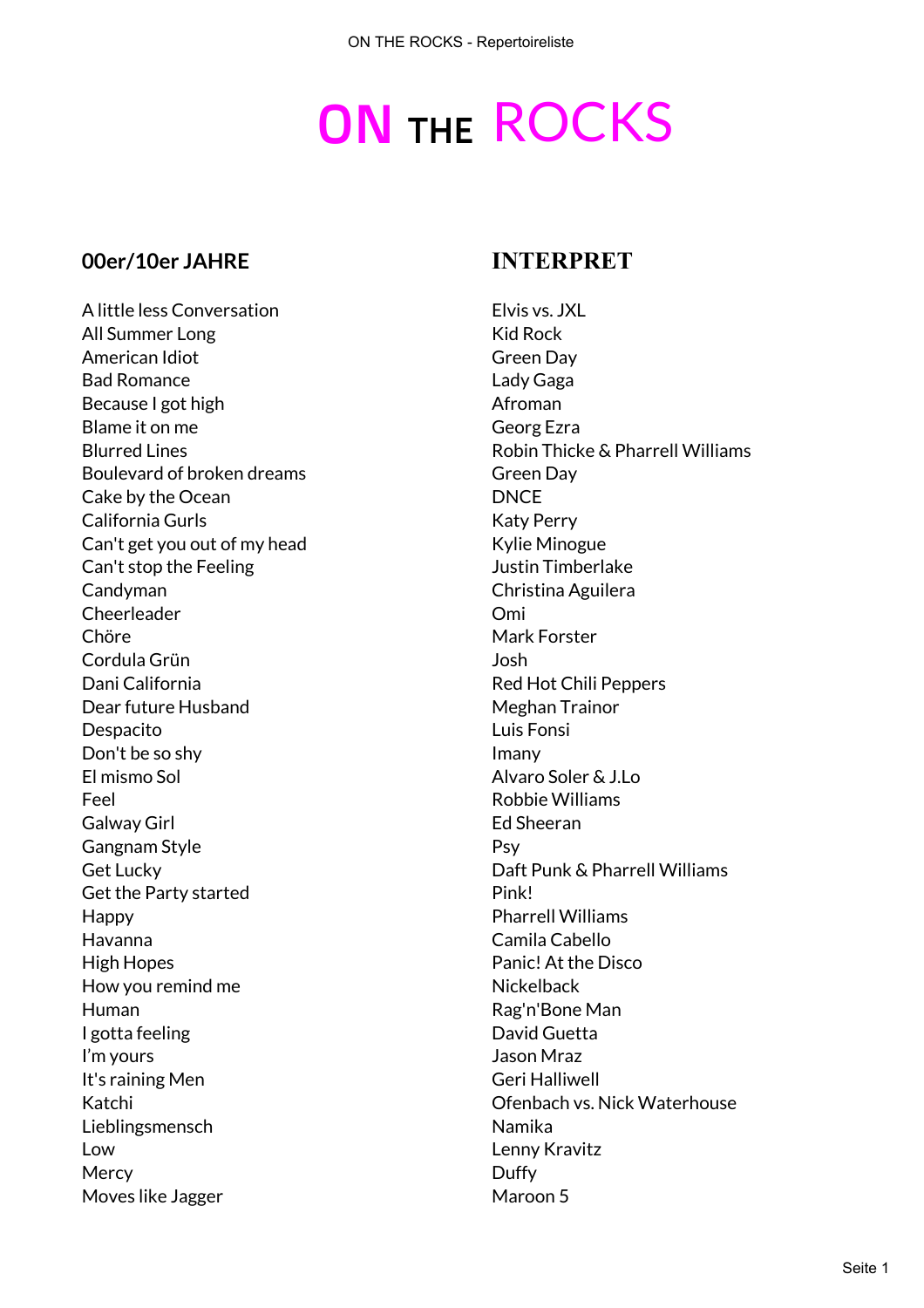Mr.Saxobeat Alexandra Stan No Roots **Alice Merton** Perfect **Ed Sheeran (Duettversion)** Pokerface **Lady Gaga** Shape of you example a set of the Sheeran Ed Sheeran Shotgun Georg Ezra Shut up and dance Shut up and dance Walk the Moon Teenage Dirtbag Wheatus Tuesday Burak Yeter Uptown Funk Bruno Mars Valerie **Amy Winehouse** Waka Waka Nasara Shakira Wake me up and a series of the series of the Avicii Wake me up when September ends Green Day Wrapped up and the Colly Murs Colly Murs

# **90er JAHRE**

As long as you love me Backstreet Boys Baby, when you're gone Bryan Adams & Mel C. Backstreet Boys and the Medley Medley Basket Case Green Day Black or White Michael Jackson Breakfast at Tiffany's Deep Blue Something Coco Jambo **Mr.President** Come on Eileen Save Ferris Cotton eyed Joe **Rednex** Don't look back in anger **Don't Look back** in anger Easy **Faith no more** Every breath you take Sting Everybody **Backstreet Boys** Fly away Lenny Kravitz Games people play Inner Circle Get down Get down Backstreet Boys Give it Away **Red Hot Chili Peppers** Groove is in the Heart **Deee-Lite** Hit me Baby one more time Britney Spears I'll be there for you **The Rembrandts** I'm always here **Baywatch** Kiss Tom Jones Lemon Tree **Fools** Garden Let me entertain you and the state of the Robbie Williams Let's get loud and a set of the set of the set of the Jennifer Lopez My love is your love Whitney Houston Narcotic **Liquido** Neh Nah Neh Nah Vaya con Dios Otherside **Red Hot Chili Peppers** Sex Bomb Tom Jones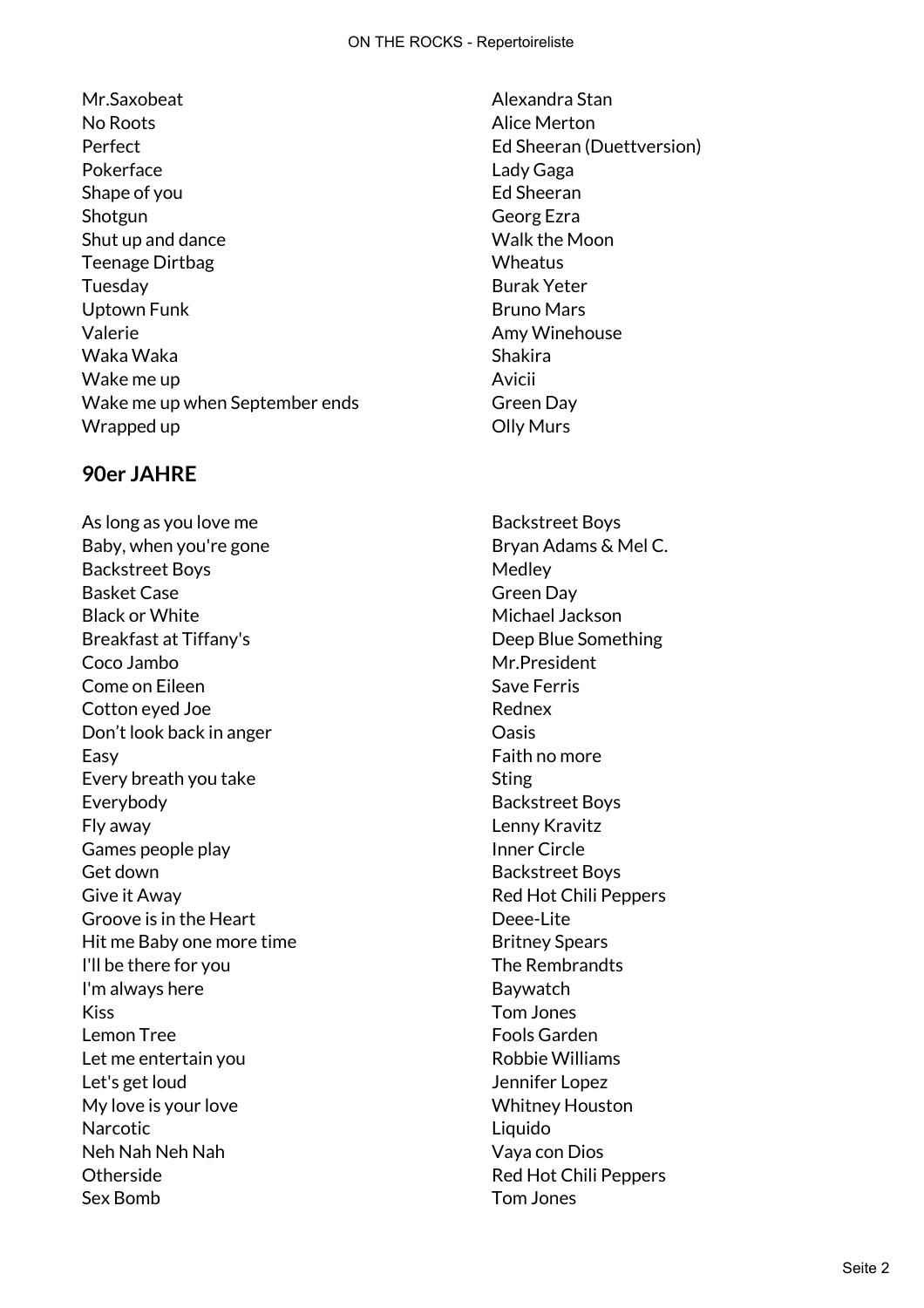Shoop Shoop Song Chern Chern Chern Chern Chern Chern Chern Chern Chern Chern Chern Chern Chern Chern Chern Chern Chern Chern Chern Chern Chern Chern Chern Chern Chern Chern Chern Chern Chern Chern Chern Chern Chern Chern C Sing it Back Moloko Moloko Something's got me started Simply Red Suck my Kiss **Red Hot Chili Peppers** Red Hot Chili Peppers Two Princess **Spin Doctors** Spin Doctors Wannabe Spice Girls What's up 4 non Blondes Why don't you get a job The Offspring Wonderwall **Wonderwall** Zombie Cranberries

# **70er/80er JAHRE**

500 Miles The Hooters 500 Miles The Proclaimers All right now Free Always look on the bright side of life Monty Python Can't take my eyes off of you Gloria Gaynor Dancing Queen **Abba** Don't stop believing and the stop believing states of the state of the Journey Every breath you take The Police Everybody needs somebody example and Blues Brothers Faith George Michael Footloose **Kenny Loggins** Gimme Hope Joanna **Eddy Grant** Gimme!Gimme!Gimme! Abba Grease Medley John Travolta & Olivia Newton-John Hands Up **All Accords** Containing the Citawan Happy Birthday **Stevie Wonder** Hot Stuff Donna Summer I wanna dance with somebody New York Whitney Houston I will survive Gloria Gaynor I'm so excited a series of the Pointer Sisters Kiss **Prince** Kung Fu Fighting Carl Douglas Ladies Night Kool and the Gang Let's Dance **David Bowie** Let's stick together and the Bryan Ferry Mamma Mia Abba Maneater **Maneater** Hall & Oats Mony Mony Billy Idol Moskau Dschingis Khan Purple Rain **Prince** Still haven't found what I'm looking for U2 Stuck in the middle with you Stealers Wheel Sweet Dreams **Eurythmics** The Look **Roxette** The Time of my Life The Time of my Life Bill Medley & Jennifer Warnes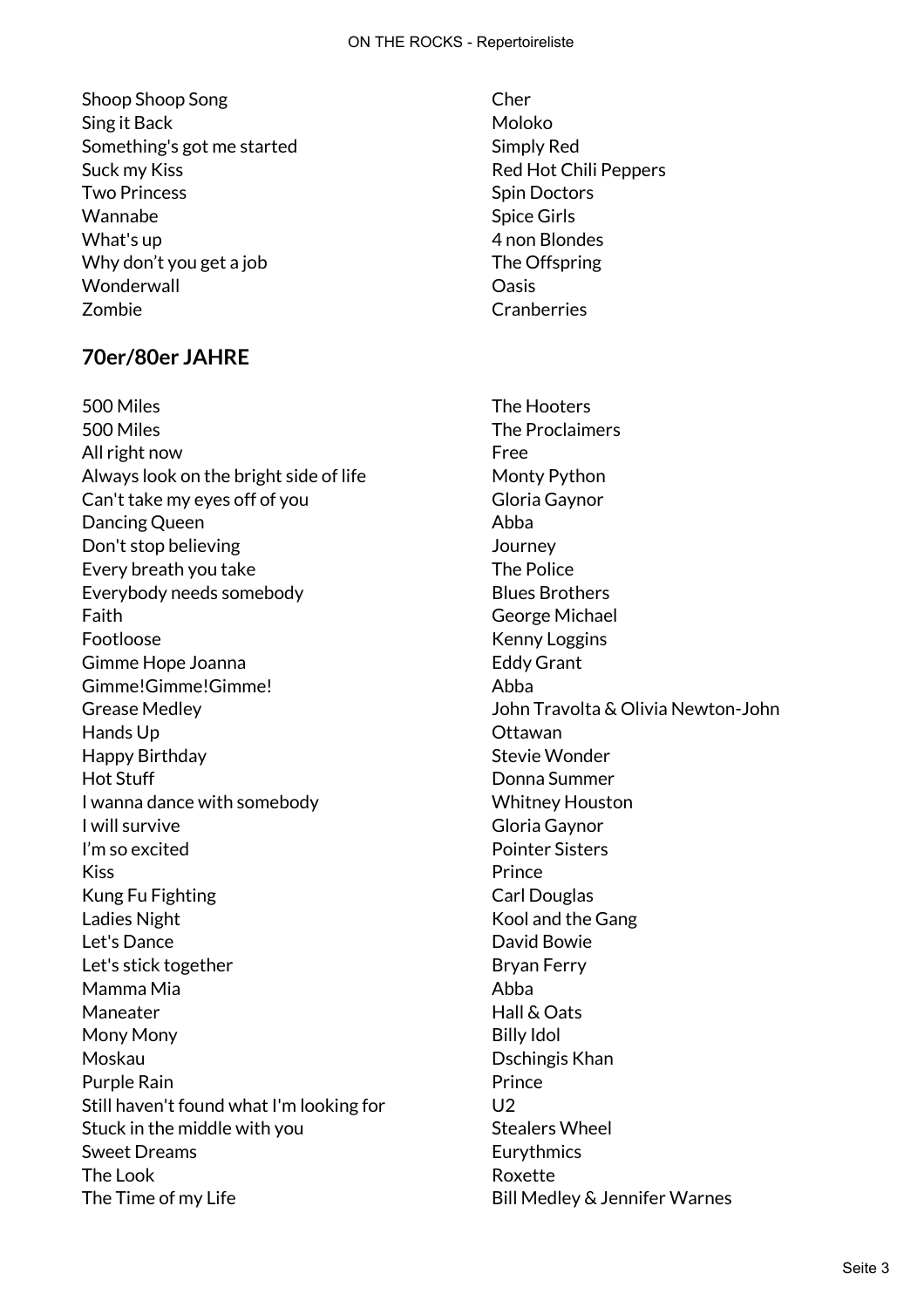- Unchain my Heart Joe Cocker Upside Down Diana Ross Wake me up before you go-go wham! Walk of Life **Dire Straits** White Wedding **Billy Idol** Why did you do it Stretch Y.M.C.A. Village People You can leave your hat on Joe Cocker
- **CLASSIC ROCK/ROCKBALLADS**

Addicted to Love **Addicted to Love Robert Palmer** Bad moon rising example of the contract of the CCR Bed of Roses Bon Jovi Born to be wild state of the Steppenwolf Crazy **Aerosmith** Don't stop me now **Queen** Everything I do Bryan Adams Have you ever seen the rain EQUA COR Hey Tonight **CCR** Highway to Hell **AC/DC** Honky Tonk Women **Rolling Stones** I don't wanna miss a thing and the state of the Aerosmith I love Rock'n'Roll Joan Jett & The Blackhearts I want you to want me **I could be a Cheap Trick** It's my Life Bon Jovi Jump Van Halen **Jumpin Jack Flash Rolling Stones** Keep on rockin in a free world Neil Young Long Train Running **Communist Communist Communist Communist Communist Communist Communist Communist Communist Communist Communist Communist Communist Communist Communist Communist Communist Communist Communist Communist Co** Me and Bobby McGee Janis Joplin Midnight Special **CCR** Old time Rock'n'Roll Bob Seger One way or another example and the Blondie Proud Mary **Islaming the United States and States** Ike & Tina Turner Rockin All Over The World Status Quo Satisfaction **Rolling Stones** Sharp dressed man **Example 22** Top Simply the Best Tima Turner Start me Up **Rolling Stones** Rolling Stones Summer of 69 Bryan Adams Sweet Home Alabama Lynyrd Skynyrd The Power of Love The Power of Love The News Time Warp **Rocky Horror Picture Show** Vertigo U2 We are the Champions and the Champions of the Champions of the Cueen of the Cueen We will rock you a control of the UV of the Queen Who'll stop the Rain CCR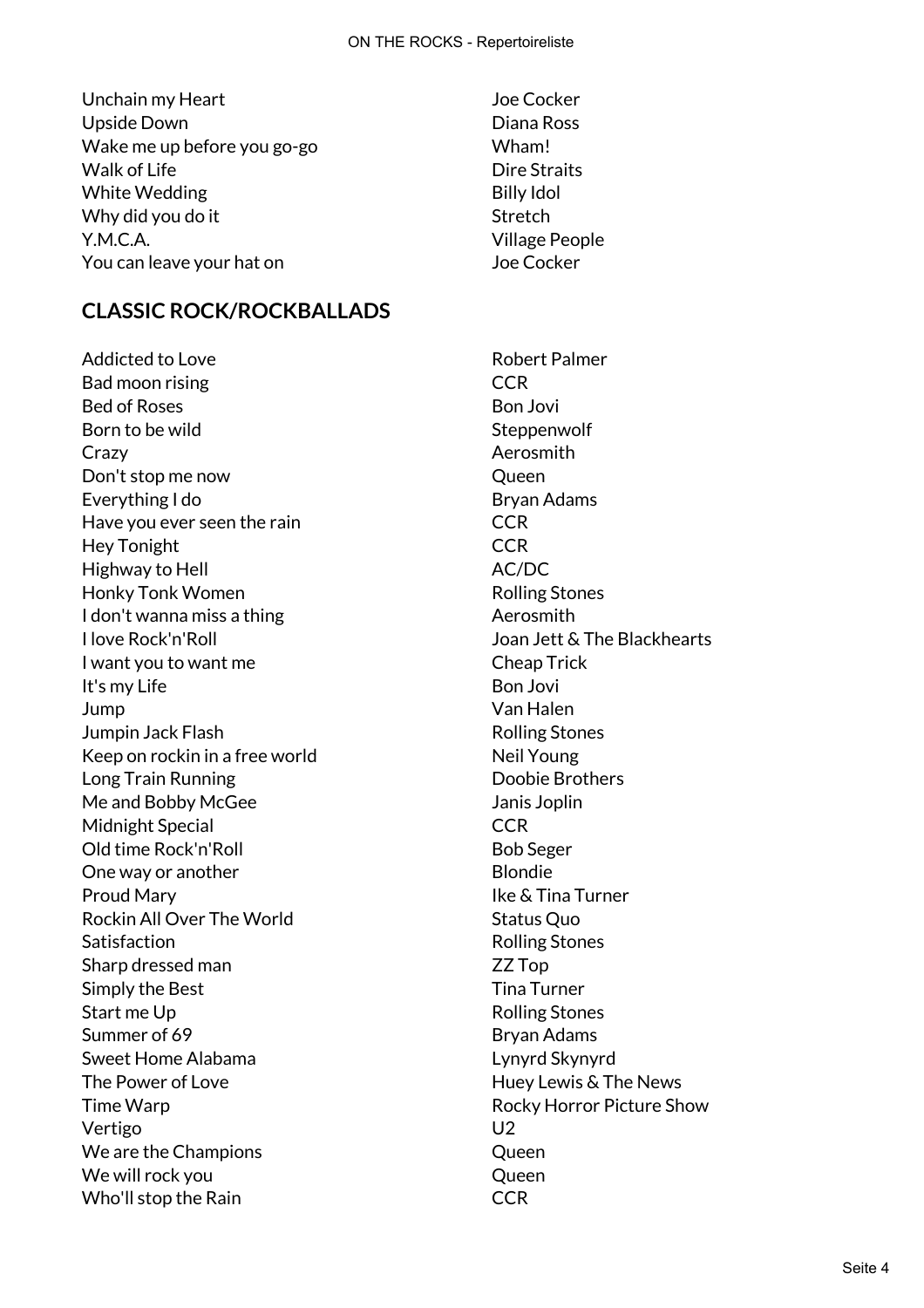Whole Lotta Love **Led Zepellin** You shook me all night long and the MC/DC

# **ALTERNATIVE AND MORE**

10 kleine Jägermeister auf der Die Toten Hosen 7 Nation Army White Stripes A Town called Malice **The Jam** All the small things and the small things are set of the Blink 182 Blue Orchid White Stripes Buddy Holly Weezer Chasing Cars **Snow Patrol** Chop Suey System of a Down Come as you are Nirvana Creep **Radiohead** Radiohead Dance with Somebody Nando Diao Ein Kompliment Sportfreunde Stiller Enter Sandman Metallica Fairytale gone bad Sunrise Avenue Farbfilm vergessen Nina Hagen Hey there Delilah Plain White T's Hier kommt Alex Die Toten Hosen In the Shadows The Rasmus It's the end of the world as we know it R.E.M. Last Resort **Papa Roach** My own Summer Deftones No one knows Queens of the Stone Age Nothing else Matters Metallica Numb Linkin Park Perfect Day Lou Reed Pretty Fly (For a white Guy) The Offspring Self Esteem The Offspring Sex On Fire **Kings** of Leon Smells like teen Spirit Nirvana Song 2 Blur Tage wie diese National States and Die Toten Hosen Take me Out **Franz Ferdinand** Toxicity **System of a Down** Tribute Tenacious D.

# **AUSTROPOP**

57er Chevy Ostbahn Kurti Alan bin Seiler & Speer Ausgeliefert **Hansi Dujmic** Böser EAV Der Durscht Ulli Baer

Brennan tat's guat de de de de de de de Hubert von Goisern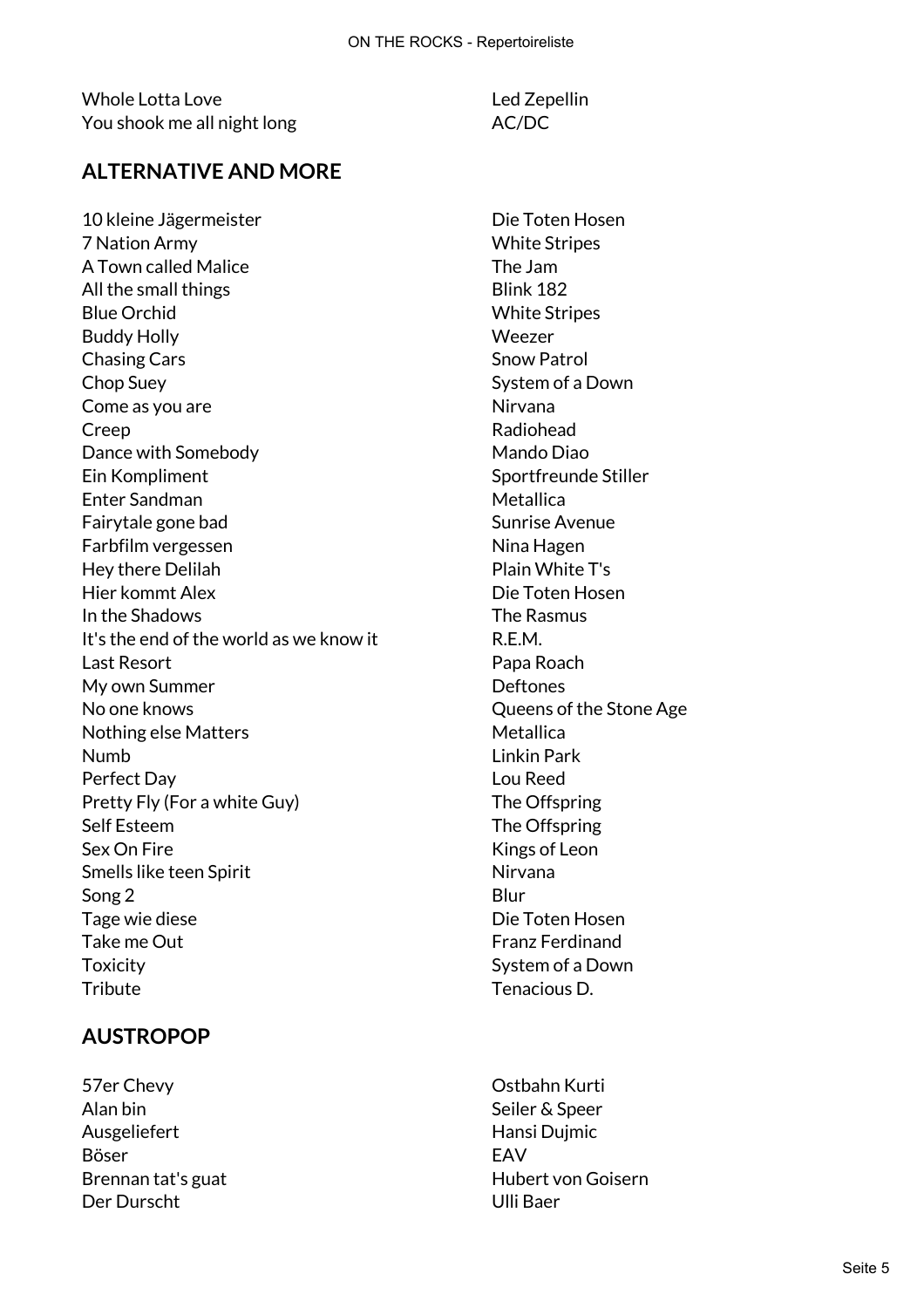Die Blume aus dem Gemeindebau Noble Wolfgang Ambros Don't say yes **Hansi Dujmic** Boost in the Hansi Dujmic Du entschuldige i kenn di Peter Cornelius Feuer Ostbahn Kurti Für immer jung Wolfgang Ambros & Andre Heller Fürstenfeld STS Gö du bleibst heit Nocht bei mir STS Großvater STS Ham Kummst Seiler & Speer Heiße Nächte in Palermo EAV Herz wia a Bergwerk **Rainhard Fendrich** I am from Austria **I am from Austria** I wü ned Next Speer Seiler & Speer Irgendwann bleib i dann dort STS Jö schau Georg Danzer Komm alter Pianospieler Marianne Mendt Langsam wachs ma z'samm Wolfgang Ambros Lass mi amoi noch d'Sunn Georg Danzer Macho Macho Reinhard Fendrich Morgen **EAV** Neiche Schoin Ostbahn Kurti Sahne Mix Udo Jürgens Salzige Küsse Salzige Küsse Stefanie Werger Schau Schatzi Georg Danzer Schifoan Wolfgang Ambros Segel im Wind **Peter Cornelius** Soits Leben Soits Leben Seiler & Speer Strada del Sole Rainhard Fendrich Vü scheener is des Gfühl auf der anten auf der Reinhard Fendrich Wüds Wossa Die Seer

# **DEUTSCHSPRACHIG/SCHLAGER**

1001 Nacht Klaus Lage Aber bitte mit Sahne Volkstaatsbekende und der Udo Jürgens Auf uns andreas Bourani Das Leben tanzt Sirtaki Klubbb3 Diese Nacht ist jede Sünde wert Andrea Berg Du hast mich 1000 Mal belogen Andrea Berg Ein Bett im Kornfeld Jürgen Drews Eine neue Liebe Jürgen Marcus Er hat ein knallrotes Gummiboot Wencke Myhre Gib mir Sonne Rosenstolz Griechischer Wein and Durgens Udo Jürgens Hulapalu Andreas Gabalier I sing a Liad fia di Andreas Gabalier Leev Marie **Access 19 August 2018** Paveier Ohne dich **Münchner Freiheit**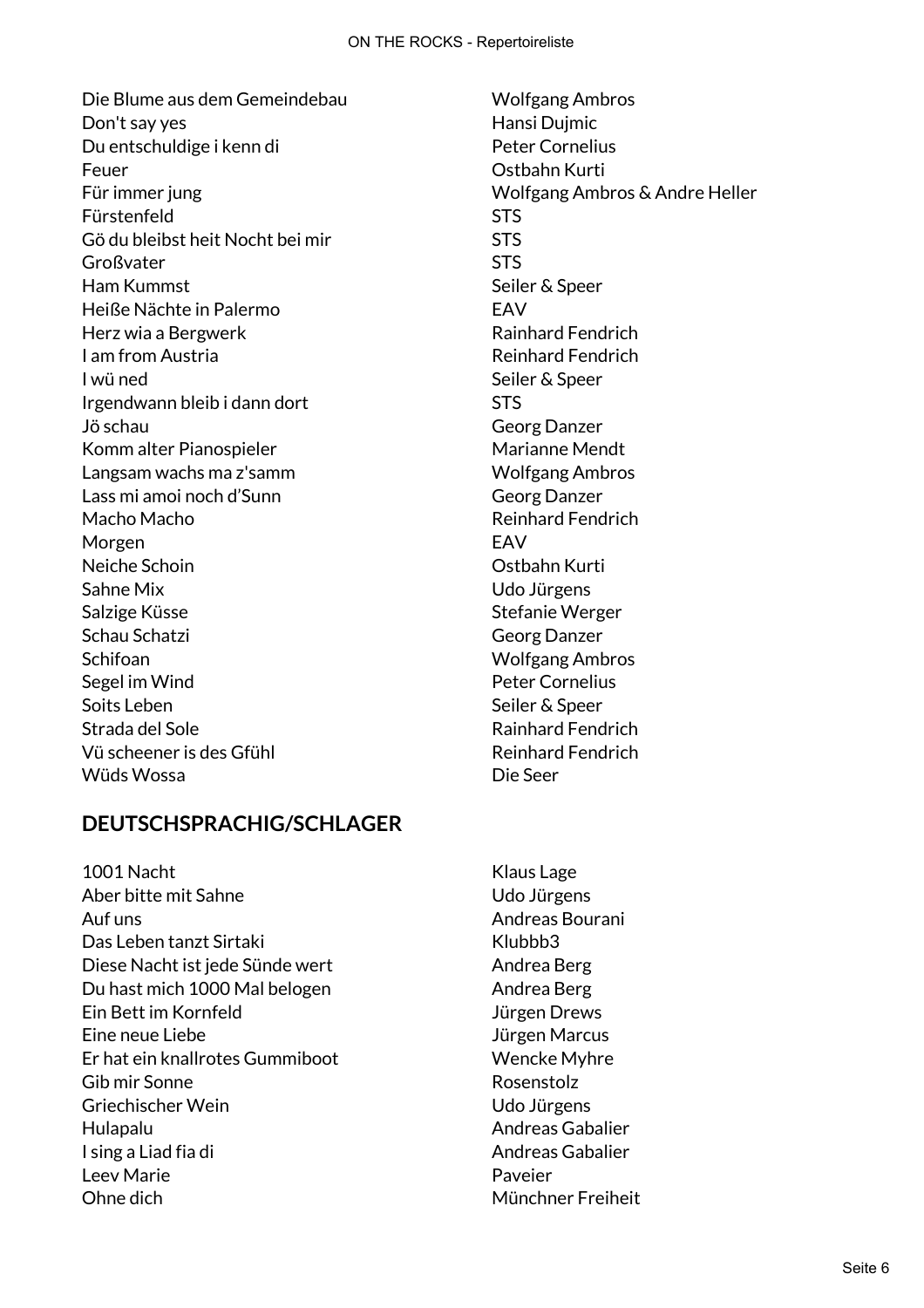Rock Mi Voxx Club Sahne-Mix Udo Jürgens Schatzi, schenk mir ein Foto Mickie Krause Schenk mir diese eine Nacht Brunner & Brunner Schickeria Spider Murphy Gang Skandal im Sperrbezirk Spider Murphy Gang Sweet Caroline **DJ Ötzi** Über den Wolken Salsaversion Viva Colonia Die Höhner

# **EVERGREENS**

Achy Breaky Heart Billy Ray Cyrus Alice Smokie Bad Leroy Brown **Example 20** Example 20 Frank Sinatra Blanket on the ground Billie Jo Spears Buona Sera Louis Prima California Blue **Roy Orbison** Can't help falling in love Elvis Presley City Of New Orleans **Arlo** Guthrie Country Roads John Denver Devil in disguise **Elvis Presley** Hang on Sloopy The McCoys Hey Jude The Beatles I'm A Believer The Monkees Islands in the stream Kenny Rogers & Dolly Parton It Never Rains In Southern California and Albert Hammond It's a heartache Bonnie Tyler It's A Real Good Feeling Netter Kent It's not unusual Tom Jones Lady Sunshine & Mr. Moon Conny Froboess Let Your Love Flow The Bellamy Brothers Liebeskummer Siw Malmquist Love is in the air **Same Strutter and Strutter and Strutter** John Paul Young Mack the Knife **Ella Fitzgerald** Mr. Bojangles Sammy Davis Jr. Mrs. Robinson No. 1996 Simon & Garfunkel New York, New York **Frank Sinatra** Save Your Kisses For Me Brotherhood of Man Schöner fremder Mann Connie Francis Son of a preacher man Dusty Springfield Summerwine **Nancy Sinatra & Lee Hazlewood** Sweet Home Chicago Blues Brothers These Boots Are Made For Walking Nancy Sinatra

# **STANDARDTÄNZE**

#### **WIENER WALZER/LANGSAMER WALZER**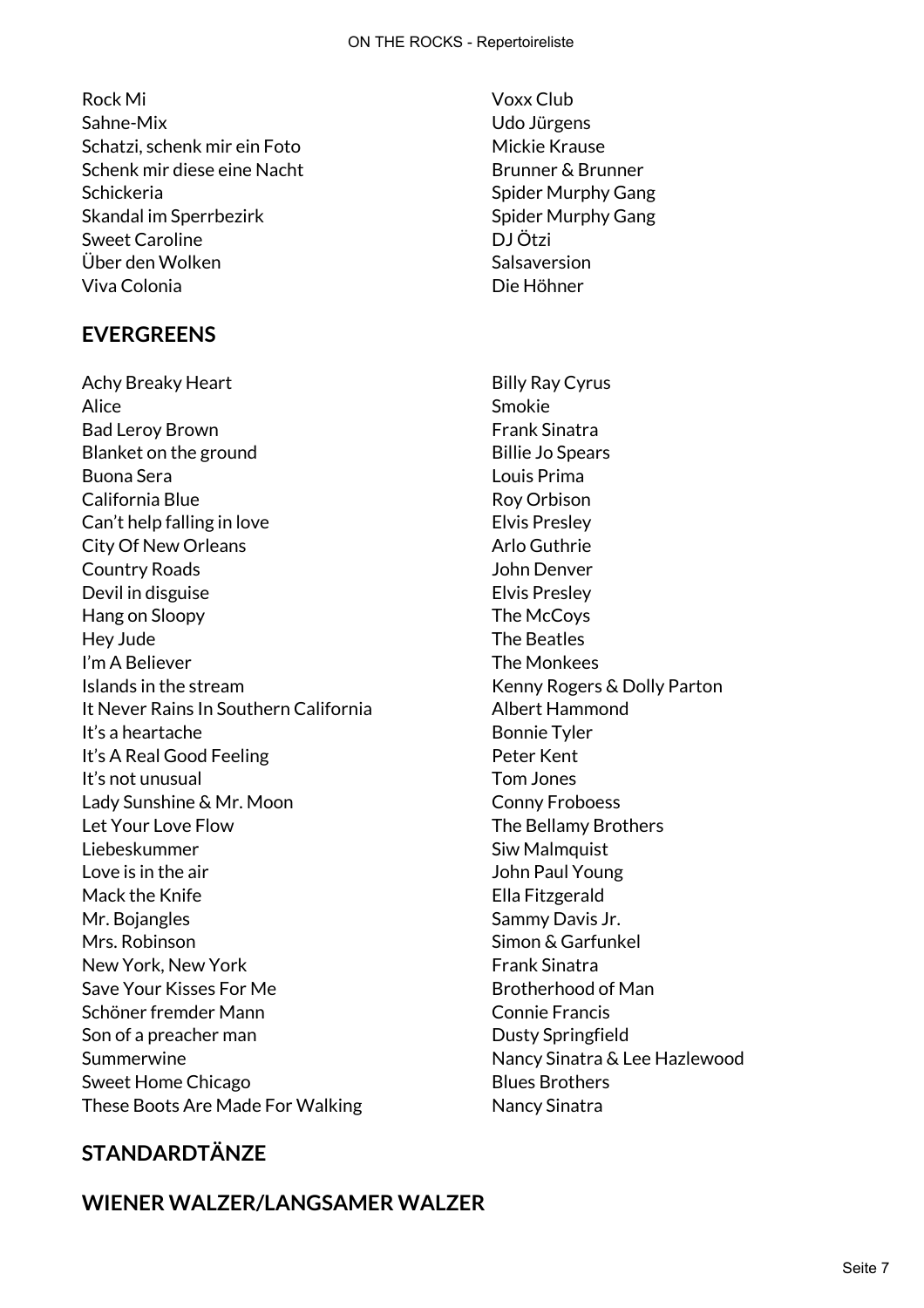Three Times a Lady **Lionel Richie** Come away with me Norah Jones Delilah Tom Jones Donauwalzer **Instrumental** Für mich soll's rote Rosen regnen Für Hildegard Knef Have you ever loved a woman Bryan Adams I wonder why **Curtis Stigers** If you don't know me by now Simply Red Kaiserwalzer **Instrumental** Kiss from a Rose Seal Moonriver Moonriver Audrey Hepburn Rosen aus dem Süden Instrumental Tennessee Waltz **Patti Page** That's Amore **Dean Martin** The Last Waltz **Engelbert Humperdinck** True Love **Bing Crosby & Grace Kelly** Wiener Blut **Instrumental** 

# **BOOGIE/JIVE/ROCK'N'ROLL**

Blue Moon of Kentucky Elvis Presley Blue Suede Shoes **Elvis Presley** Buona Sera Segnorina Louis Prima Crazy little thing called Love Crazy Queen Don't be Cruel **Elvis** Presley Don't get me wrong example that the Pretenders Get the Party started Dick Brave Hello Mary Lou and The County of the Ricky Nelson Ich will keine Schokolade Trude Herr Jailhouse Rock Elvis Presley Rock around the Clock Bill Haley Umbrella **Baseballs** Waterloo **Abba** 

# **RUMBA/CHACHACHA**

A Night like this Caro Emerald Endless Love **Endless** Love Hardrock Cafe **Carole King** It's now or never expression of the Elvis Presley It's so easy Linda Ronstadt Perhaps Perhaps Perhaps **Pussycat Dolls** Pretty Woman **Roy Orbison** Quando Quando Evergreen Sacrifice **Elton John** Something Stupid Nancy & Frank Sinatra

- 
- You're the one that I want John Travolta & Olivia Newton-John
	-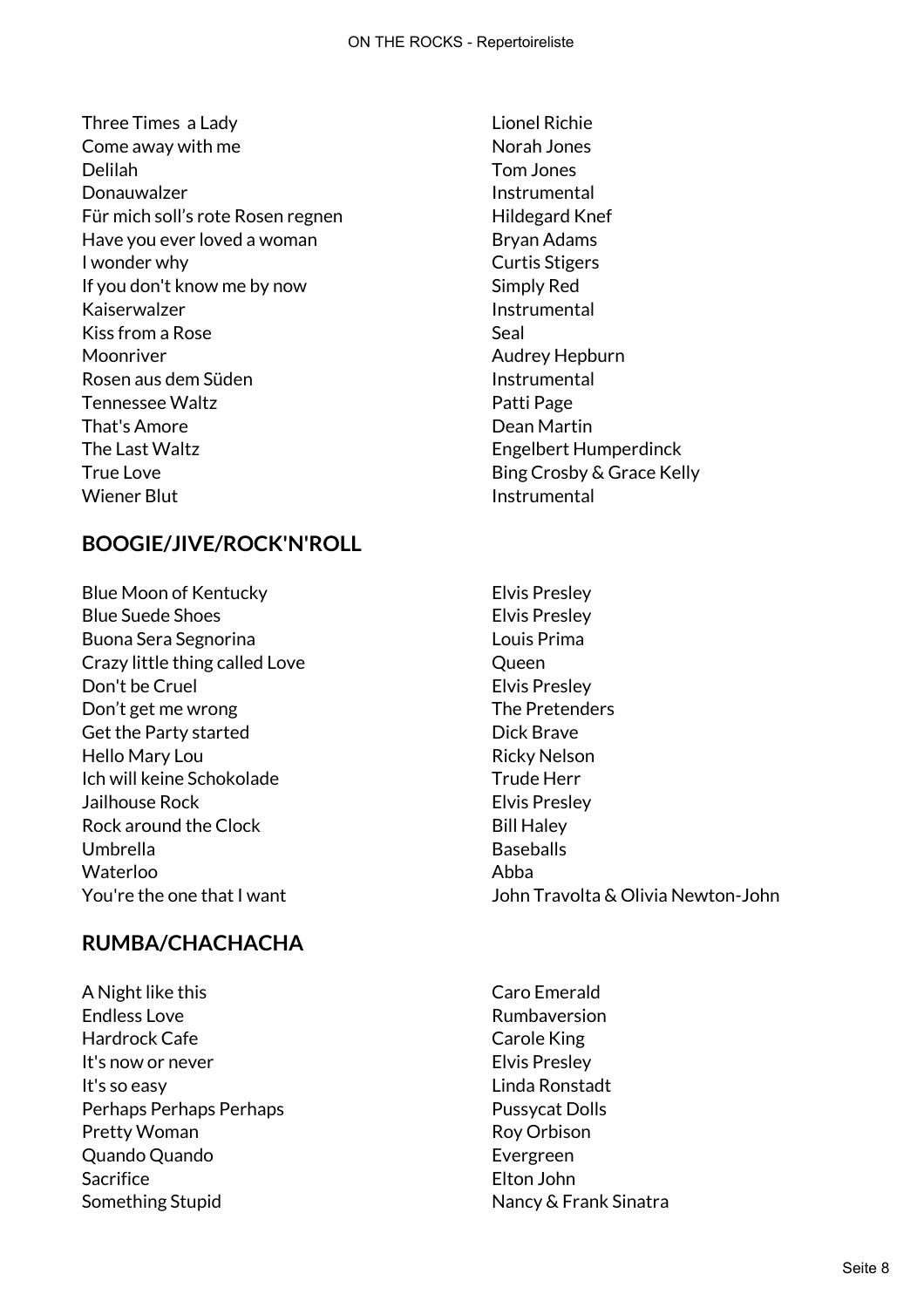#### Sway Evergreen

# **FOXTROTT/SLOW FOX/QUICKSTEP**

Beyond the Sea **Robbie Williams** Cheek to Cheek Jazzstandard Gigolo David Lee Roth I just called to say I love you Stevie Wonder I need more of you **Bellamy Brothers** I wanna be like you **Example 2018** Robbie Williams & Olly Murs I wanna be loved by you New York Marilyn Monroe Lucky Day New York 1989, New York 1989, New York 1989, New York 1989, New York 1989, New York 1989, New York 1 Puttin on the Ritz **Robie Williams** Raindrops keep falling on my Head B.J. Thomas Things **Nancy Sinatra & Dean Martin** This is the Life Amy McDonald

# **ROMANTIC SONGS**

A thousand years Christina Perri All of me John Legend Angels **Angels** Angels **Robbie Williams** At Last **Etha James** Calm after the Storm Common Linnets Can you feel the Love tonight Elton John Daniel Elton John Das Beste Silbermond Don't know much Linda Ronstadt & Aaron Neville Don't know why Norah Jones Everything I do Bryan Adams Georgia **Contract Contract Contract Contract Contract Contract Contract Contract Contract Contract Contract Contract Contract Contract Contract Contract Contract Contract Contract Contract Contract Contract Contract Contra** Hallelujah Leonard Cohen Have I told you lately and the state of the Rod Stewart I don't wanna miss a thing and the state of the Aerosmith Just the 2 of us **Bill Withers** Kiss from a Rose Seal Love is all around us Wet Wet Wet Make you feel my Love Bob Dylan More than I can say **Leo Sayer** Stand by me Ben E. King The Rose **Bette Midler** Bette Midler Thinking out loud and the state of the Ed Sheeran True Colors **Duett** aus Trolls Turn me on Norah Jones When I need you and the state of the Sayer control of the Sayer When you say nothing at all **Example 20 September 2018** Ronan Keating Wonderful Tonight **Example 2** Eric Clapton You raise me up Nestlife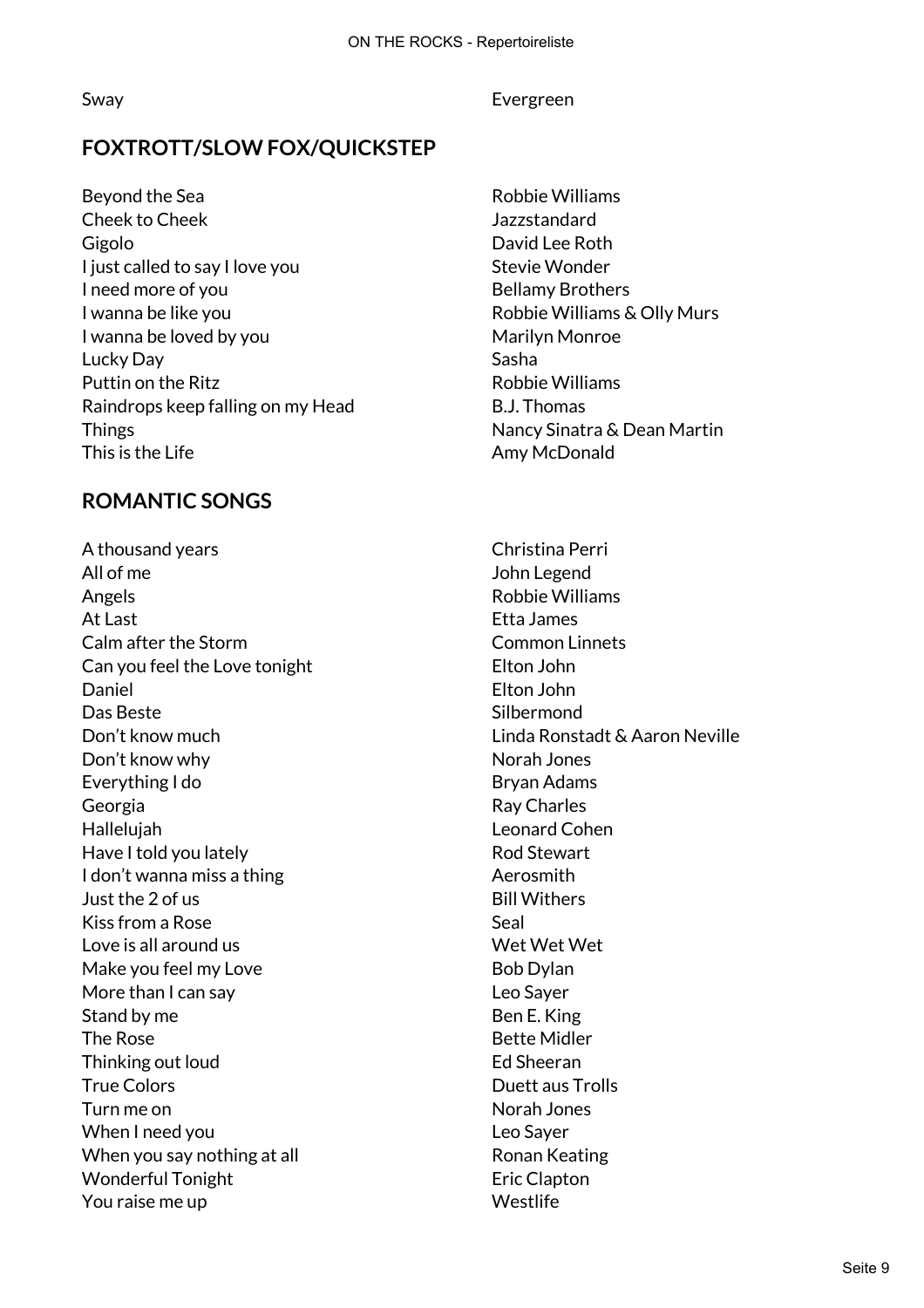You're still the one Shania Twain You've got a friend Carole King Your Love is King Sade Sade

### **SOUL/FUNK**

All night long Lionel Richie Celebration Celebration Celebration Hit the Road Jack **Ray Charles** Ray Charles I feel good James Brown I wish **Stevie Wonder** I'm no good and a series of the Amy Winehouse Just the two of us and the second second second second second second second second second second second second second second second second second second second second second second second second second second second second Le Freak Chic My Girl The Temptations Play that funky music New York New York Wild Cherry Sitting on a Dock of a Bay **Otis Redding** Soulman Blues Brothers Superstition Superstition Stevie Wonder Valerie Soulversion and Amy Winehouse You to me are everything The Real Thing

# **LATIN SOUND**

Copacabana **Barry Manilow** Hotel California Salsaversion Marc Anthony La Bamba **Ritchie Valens** La camisa negra Juanes La vida loca **Ricky Martin** Lambada Kaoma Limbo Dance **David Hasselhoff** Macarena Los del Rio Mambo Italiano **Bette Midler** Mambo Nr. 5 Lou Bega Mi Tierra Gloria Estefan Nossa Michel Telo Pata Pata Ninam Makeba Pina Colada Song Rupert Holmes The boy does nothing (Mambo) and the Manus Alesha Dixon

# **REGGAE**

Three little Birds **Bob Marley** Bob Marley Could you be loved and the state of the Bob Marley Lazy Song **Bruno Mars** Oh Baby I love your way Big Mountain Rude Magic Number of The Magic Number of The Magic Summer Dreaming The Contract of the Kate Yanai